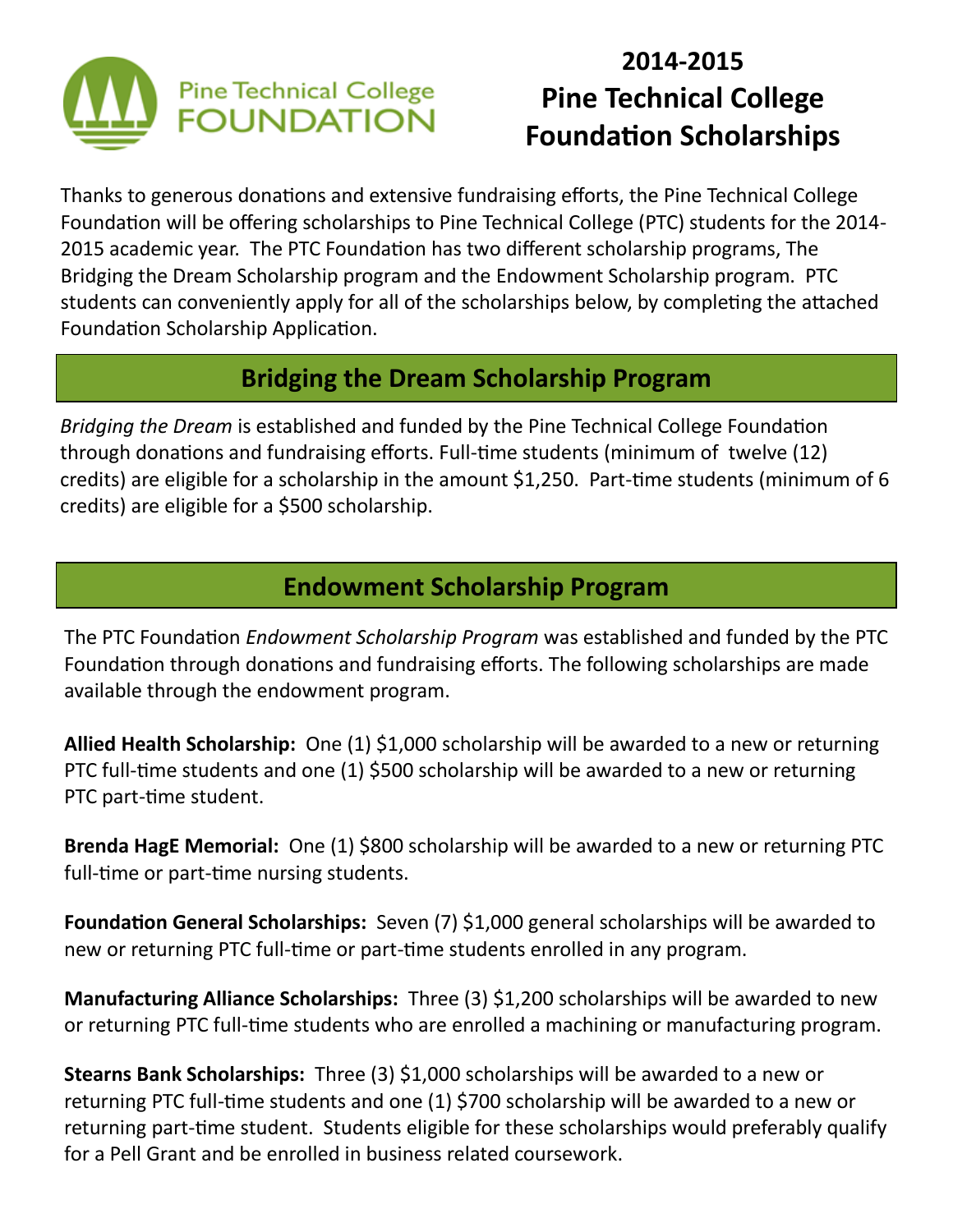#### **Scholarship Rules and Requirements**

- Eligible applicants must be a new or returning PTC student with a declared PTC major or PTC partnership program.
- Applicants must complete the attached application form in its entirety, including all essay questions and references. Completed applications must be submitted by **July 7, 2014**. *No Exceptions.*
- To qualify as full-time, a student must be registered for at least 12 credits for Fall Semester at the time of distribution.
- To qualify as part-time, a student must be registered for at least 6 credits, but no more than 11 credits for Fall Semester at the time of distribution.
- Students who receive a scholarship will be asked to send a thank you letter to one of the Foundation's donors. A letter with instructions and the donors name will be mailed to the student. You must have thank you letters returned to the President's Office by August 29, 2014. Recipients are also expected to attend a donor recognition event to be held December 2014. Information on this event will be mailed later in the year.
- Actual distribution of funds will be made through the PTC Business Services office, upon approval of Foundation Board. If you have a balance due on your PTC student account, the scholarship will be credited to your account. If not, refunds will be distributed on September 5, 2014.
- A student only needs to submit one Foundation Application. In an effort to assist the most students, scholarships will be limited to one per student.

#### **Scholarship Helpful Hints and Tips**

- Take note of the July 7, 2014 deadline and allow adequate time to complete the PTC Foundation Scholarship Application.
- Contact your references early to provide them with enough time to complete their section.
- Read the essay questions multiple times and take the time to organize your thoughts and ideas before you start writing.
- Be original. Write your essay with sincerity and from the heart.
- Give concrete examples when answering essay questions.
- Be sure to double check your essays for typos, correct grammar and punctuation.
- Re-read your essays to make sure that you are addressing all aspects of the essay question.
- *Have someone with strong writing and editing skills proofread your application prior to submission*.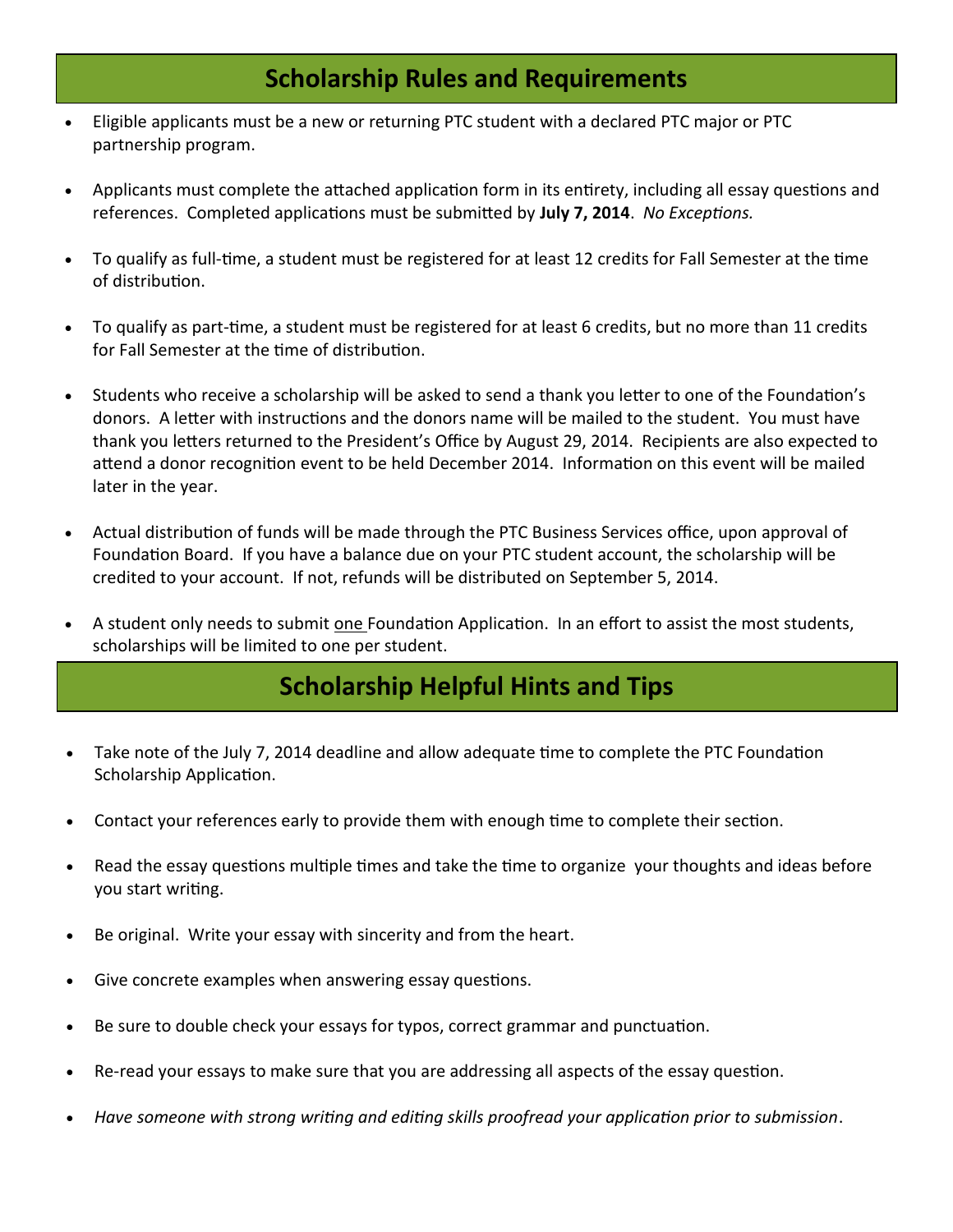### **2014-2015**



#### **Pine Technical College Foundation Scholarships**

- The same application will be used for both Bridging the Dream and Endowment Scholarships. Applicants should only submit one (1) application.
- Remember to include two (2) references with your application. Use forms provided.
- Deadline to submit this application is July 7, 2014. No exceptions.
- Please complete the information and turn completed applications into the Student Affairs office or fax to 320-629-5101.

### **Student Information**

**We will use this information to contact you—be sure it is correct.**

| Last Name<br>First Name                    |       |     |        |                     | Student ID (Leave Blank if Unknown) |       |
|--------------------------------------------|-------|-----|--------|---------------------|-------------------------------------|-------|
| Address (this will be used to contact you) |       |     |        |                     | Program Major                       |       |
| City                                       | State | Zip | County | <b>Phone Number</b> |                                     | Email |

### **Essay Questions**

Please answer the questions below in a separate, typed document and attach to this scholarship application before submitting. Include your name at the top of the typed page.

- 1) What degree / program of study are you pursuing at Pine Technical College and how does your PTC degree fit into intermediate and long-term goals?
- 2) In your opinion, what is the importance of your degree / program of study in today's society?
- 3) Reflect on the most significant challenge or accomplishment and the impact it has had on your life and future goals.
- 4) The BTD and Endowment scholarships wouldn't be available, if not for the generous donation of time and money from local people and businesses. Please explain what you have done to make your community a better place to live. Give examples of specific projects in which you have been involved over time.

I do do not authorize PTC to release information announcing my scholarship for publicity purposes.

I certify that the information provided in this application is correct to the best of my knowledge, and I will abide by the conditions set forth previously upon acceptance of this scholarship.



This document is available in alternative formats to individuals with disabilities by calling 800.521.7463 or (TTY) 320.629.1030. Pine Technical College is an affirmative action, equal opportunity employer and educator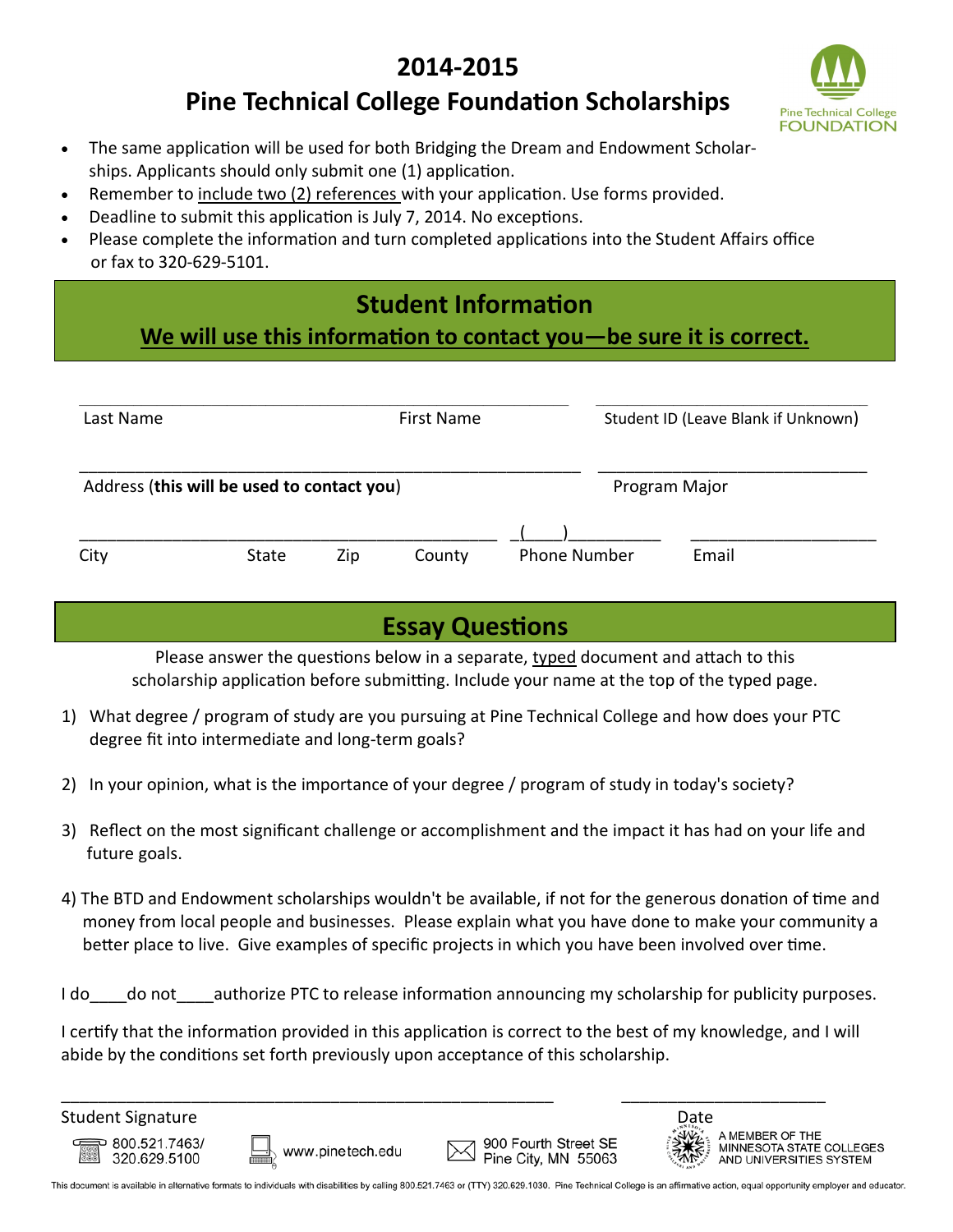# **Pine Technical College Foundation Scholarship**

| <b>Reference Form</b>                                     |                  |                                                                                                   |                                                                                             |  |  |  |  |
|-----------------------------------------------------------|------------------|---------------------------------------------------------------------------------------------------|---------------------------------------------------------------------------------------------|--|--|--|--|
|                                                           |                  |                                                                                                   |                                                                                             |  |  |  |  |
| What is your relationship to the applicant?               |                  |                                                                                                   |                                                                                             |  |  |  |  |
|                                                           |                  | _____ Academic ______Personal ________Employer _______Other (specify)                             |                                                                                             |  |  |  |  |
| I know this applicant:                                    |                  |                                                                                                   |                                                                                             |  |  |  |  |
|                                                           |                  |                                                                                                   | _____Extremely Well _______Very Well _______Moderately Well ______Not Well at All           |  |  |  |  |
| educational objectives?                                   |                  | Do you believe this applicant has the ability and determination to complete his/her               |                                                                                             |  |  |  |  |
| Yes _______No _______Unknown                              |                  |                                                                                                   |                                                                                             |  |  |  |  |
| describe accomplishments and/or hardships of the student. |                  |                                                                                                   | and characteristics that set this applicant apart from others. For example, you may wish to |  |  |  |  |
|                                                           |                  |                                                                                                   |                                                                                             |  |  |  |  |
|                                                           |                  |                                                                                                   |                                                                                             |  |  |  |  |
|                                                           |                  |                                                                                                   |                                                                                             |  |  |  |  |
|                                                           |                  |                                                                                                   |                                                                                             |  |  |  |  |
|                                                           |                  |                                                                                                   |                                                                                             |  |  |  |  |
|                                                           |                  | I certify that the information provided in this reference is correct to the best of my knowledge. |                                                                                             |  |  |  |  |
| Name (please print)                                       |                  | Address (please print)                                                                            |                                                                                             |  |  |  |  |
| Signature                                                 |                  |                                                                                                   | Date                                                                                        |  |  |  |  |
| 800.521.7463/<br>320.629.5100                             | www.pinetech.edu | 900 Fourth Street SE<br>Pine City, MN 55063                                                       | A MEMBER OF THE<br>MINNESOTA STATE COLLEGES<br>AND UNIVERSITIES SYSTEM                      |  |  |  |  |